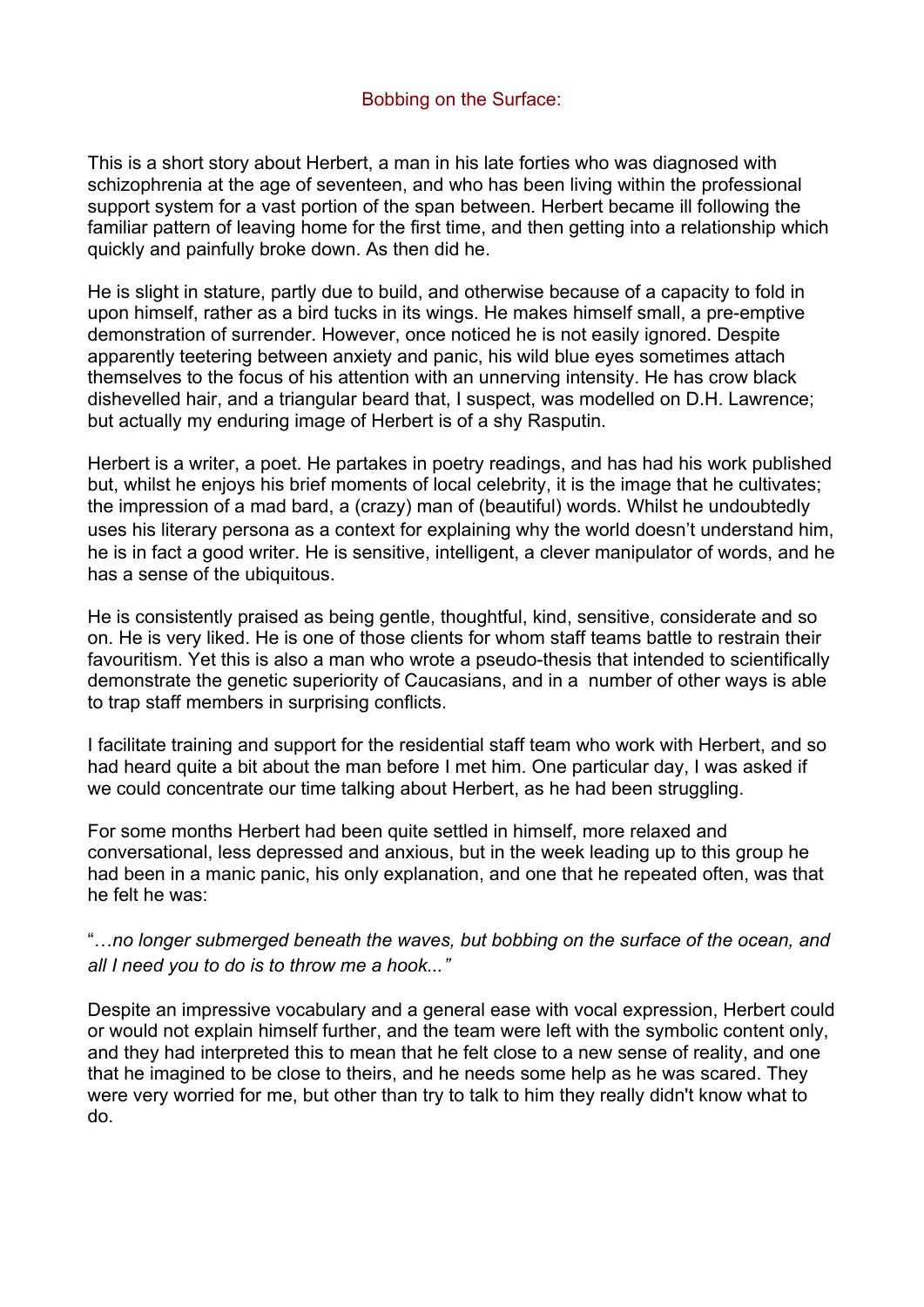This conflict was further compounded by a feeling that they were not supposed to do anything, that they simply had to find a way of containing him and allow him to play it out his own way, wait and watch for an invitation to step into his drama and lend him a hand. Herbert was a solitary soul, and he had navigated a more or less coherent madness through his relationship with himself, and the team didn't want to undermine him with an unwanted intrusion; yet at the same time he seemed to be asking for help, but without explaining anything more than what it could symbolically look like.

My dilemma with them compared with theirs with him. I felt an urge to jump in and help them, but also a strong sense that they were ok, that it was important for us all to stay with our uncertainty and self-doubt; and I felt clear that we were all feeling a version of what Herbert was feeling. Then one of the staff members said with a half smile*:*

"*we just don*'*t have a clue what to do, and we need you to sort it out*…".

I have worked with this team for several years, and they know that things don't resolve this way, that I can't go in and sort things out, which is why the sentence was delivered with a half smile; but yet the pregnancy of the pause that followed his statement seemed filled with expectation and passivity. I was left with a particular heaviness and confusion, one that I generally associate with feeling dumped on. My therapeutic position drowned as I abruptly acted into my panic by scurrying around the minds in the room in the energetic quest for a solution. Two hours later, by which time we were all looking tired and frustrated, I remembered feeling dumped on.

"*Are you feeling dumped on by Herbert?*" The affirmation came from everywhere in the room, and the air thinned.

"*Is anybody angry with him?*" (I had been feeling bursts of anger towards the team for putting me in such an uncomfortable position, for demanding god from me whilst they slouched back into dependency.) It took one person to admit it before many of the others confirmed that they had felt angry at him. Some had held it back because they felt guilty about the feeling, and some because they identified that they were really feeling angry at their own powerlessness.

"*Is Herbert angry at his own powerlessness, perhaps?*" again, enthusiastic agreement.

"*Could he be feeling that he is being asked to do something that is beyond his powers.*" They looked confused. "*Or in other words: what has he had dumped on him recently?*" They still looked confused*.* "*It will be something to do with independence or dependence.*" And then they got it.

For six months or so, the team had been quietly developing a proposal for a half way house, a home that would remain connected to the current home but which would be for the clients who wanted to live more independently. Staff would be on site only in the morning and in the evening, but the main team would be around the corner and available within minutes. It was a good scheme, and had just recently been carefully explained to the clients so that they would not feel that there was any pressure at all to move, that it was entirely a matter of choice, and that the team held no preference as to what any individual chose in this regard.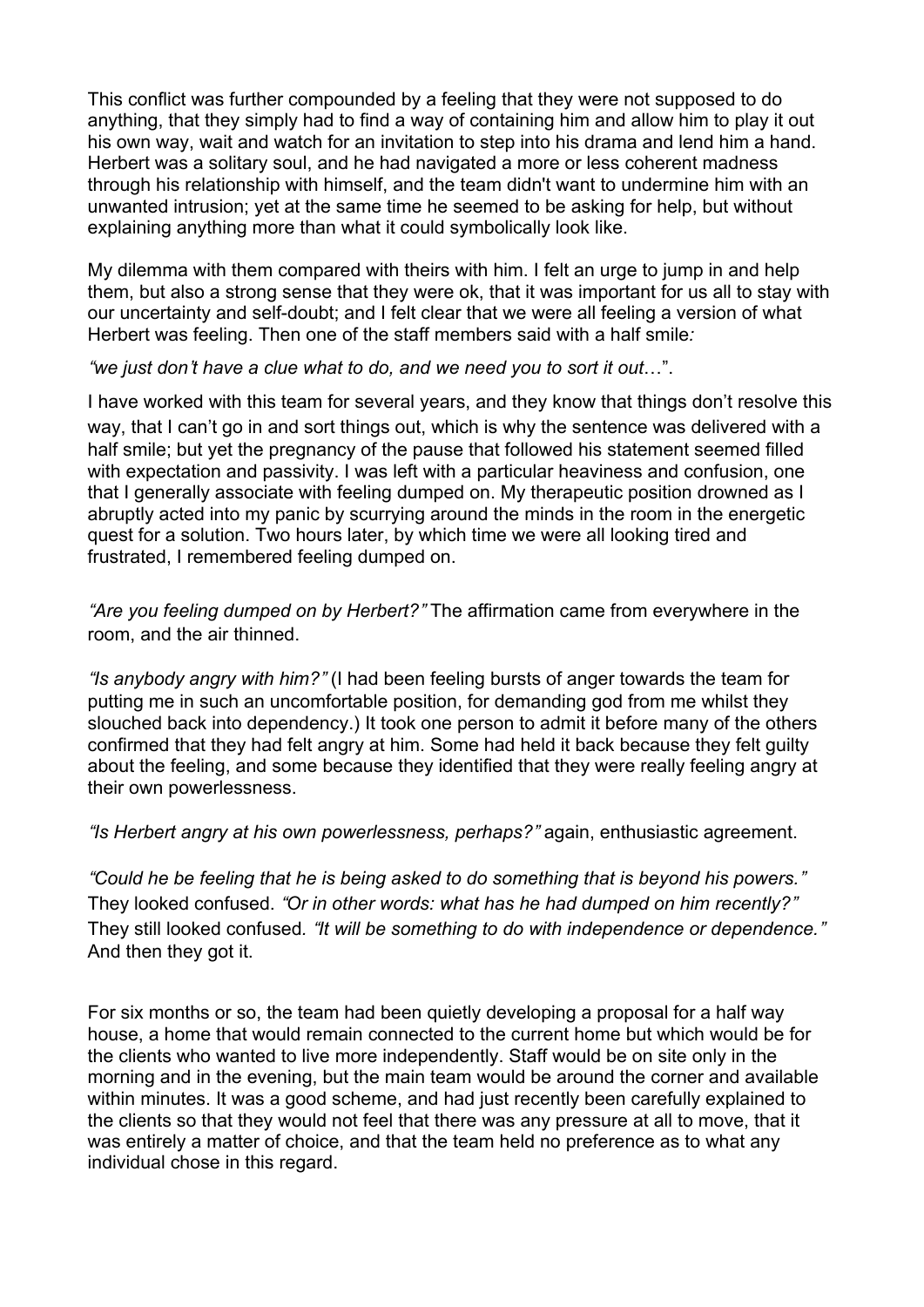However, what had not been adequately considered was firstly the symbolic impact of this project; and secondly that the team *did* have an underlying belief, and thus an implicit expectation, as to who was ready and able to take such a step away from the home. And Herbert was on that list, along with his girlfriend, Clara, who lives in the same home.

There was no way that the team could establish this new project without it being valueladen, without at least the implicit suggestion that independence is relatively better than dependence; that it is a step on. Besides which, the excitement with which the team spoke about this new project, and the possibilities it would offer certain of their clients, would certainly have belied any philosophical neutrality that they might somehow have achieved. Navigating these conflicting needs and developmental processes is tricky for anyone, but for fully grown adults whose practical capacity is considerably more developed than their emotional security, this can be a painful reminder of what they can *almost* be, of a *normal* adult life; just as it can be an indictment of their current condition, an admonishment, a taunt; as it can be an implication that they will be less respected if they don't take these steps.

As we discussed this matter in the group, it became clear though that, for Herbert, there was a terrifying implication that he may be forced into a new lifestyle due to an emphasis on capacity that thereby ignored his frailty – an experience that a lot of people with schizophrenia will know, and one of the main reasons why the community care programme initially left so many victims in its wake.

I would like to add at this point that, for a lot of people in the residential support services, the pressure to become independent is a burden, just as for others it is a godsend. Within the institutional system, neglect, cruelty, and abuse were rife for centuries. The best of what usually then followed was the kindly nurse who treated patients as infants, thus accentuating any genetic condition or psychological pathology with a debilitating secondary disability, the patient never learning *how to* because they were *rarely required to*.

The latest generation of residential support workers have addressed this problem head-on by devising and implementing a philosophy which emphasises the principle of supporting a person to become as able as possible. Whilst I accept that this is a worthy ideal, we can become obsessed by it as we battle to counteract the infantilisation that our clients suffered and the prejudice they still receive. What we can fail to realise is that, for people who have been abused and neglected for years, the infantilisation offers a potentially appropriate regression; and that a more healthy experience of dependency is necessary for a more healthy experience of independence to grow.

The residential support professions often have as their blind spot an instinctive urge to make dependency wrong. So my point is this: in the unspoken culture of residential support there is a potent energy encouraging the implicit belief that the more able you become, the more respect and approval you will receive. Given the legacy that we carry, client independence is, after all, one excellent yardstick that we have for measuring the quality of our professionalism; or so the blind spot suggests.

Herbert felt dumped on, we believed. He felt bullied into partaking in a scheme that frightened him. He felt pushed into independence before he felt able. The team were unreserved in their acceptance that Herbert's behaviour was an indication of his fear of floating alone, that no reassurance as to the close proximity of help (be it in the form of the home or the boat) would be enough to calm Herbert down; and that the help that Herbert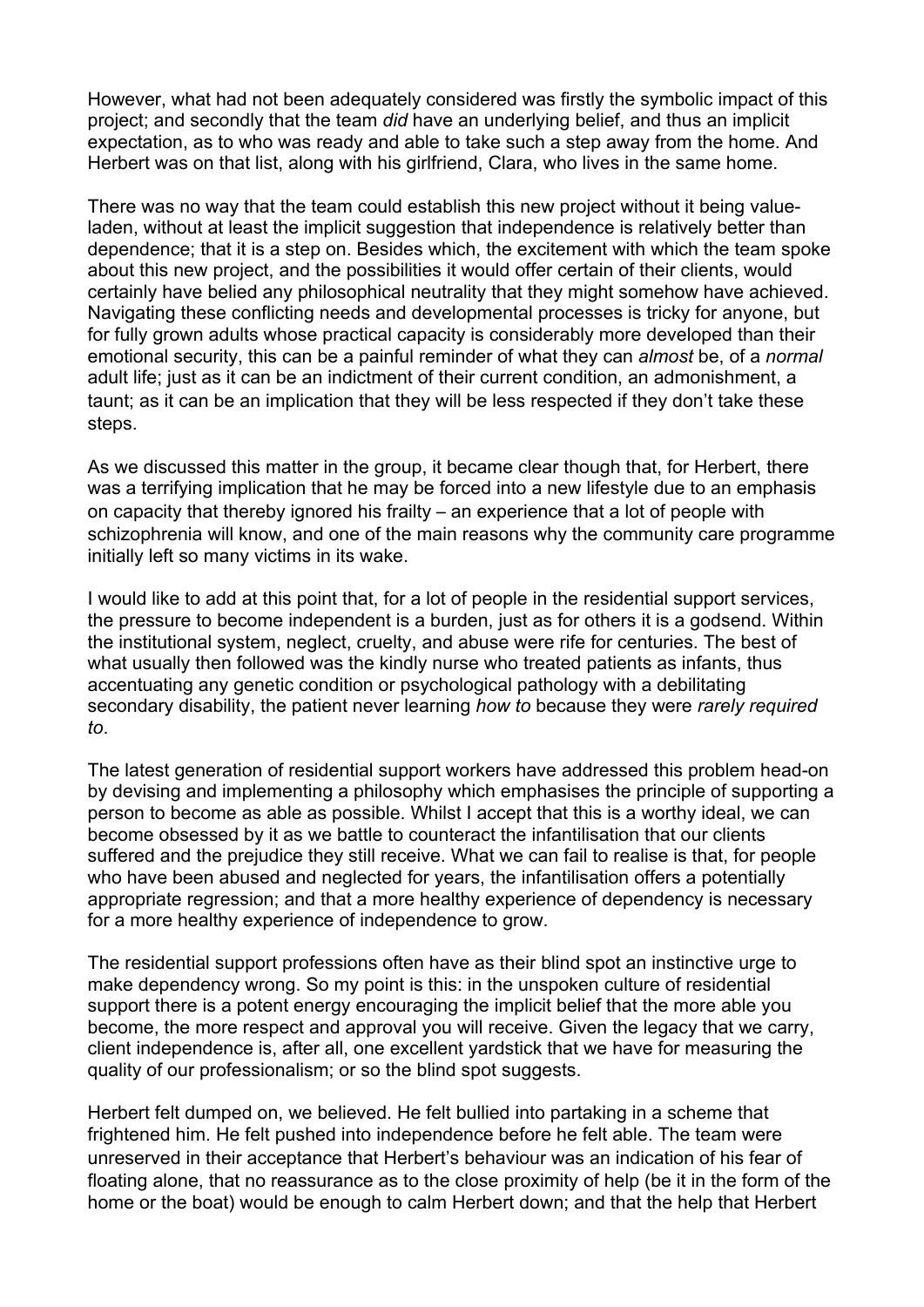was reaching out for was simply the acknowledgement that he does not feel able, and that any suggestion that he is throws him into a terrifying conflict with himself.

It was agreed that we would explain to Herbert our understanding of what was happening to him, and that otherwise we would not change the way we worked with him at all.

The following day Herbert went for a lunchtime walk with the area manager, Martine, who had been present in the group the day before. He was calm and relaxed, even though he had not yet been spoken to regarding the previous day's group. They were walking in the grounds of an Abbey and, passing a lake, they both noticed a duckling that was *bobbing on the surface of the water*, crying out for its mother. The lake went down under a small bridge, at which point it bent to the right. The mother and the other ducklings were at that far end.

Herbert immediately took off his shoes and socks, rolled up his trousers, and waded in to the lake so that he might save the lost duckling. Martine called that he should not touch the infant, as the mother would then reject it. Instead, Herbert spent *forty minutes* brushing the water behind the infant, encouraging it toward the bridge, in the direction of the mother. Eventually the mother was re-united with her lost baby, and Herbert strode to the lake edge triumphantly. Martine instinctively reached out a hand to *help him on shore*, as the edge was rocky. Herbert stretched to take her hand, stopped himself, looked up at her, smiled, and announced that he actually thought that he could do it himself. And he did.

He calmed right back down again from that day on, and continues about his life pretty much as normal, except that Herbert and Clara have talked about getting married, and Herbert has spoken of wanting a child. Clara though privately informs us that she wouldn't mind living with Herbert, but doesn't want to marry him, and that she thinks she they are both "too old and mad" to be parents; which is actually probably true.

## **Postscript:**

Within a week of the death of his father, some six months after the first group, Herbert announced that he no-longer believed his more bigoted attitudes, and in fact that he had never held these beliefs other than on behalf of his father, and that now he was dead he didn't need them anymore.